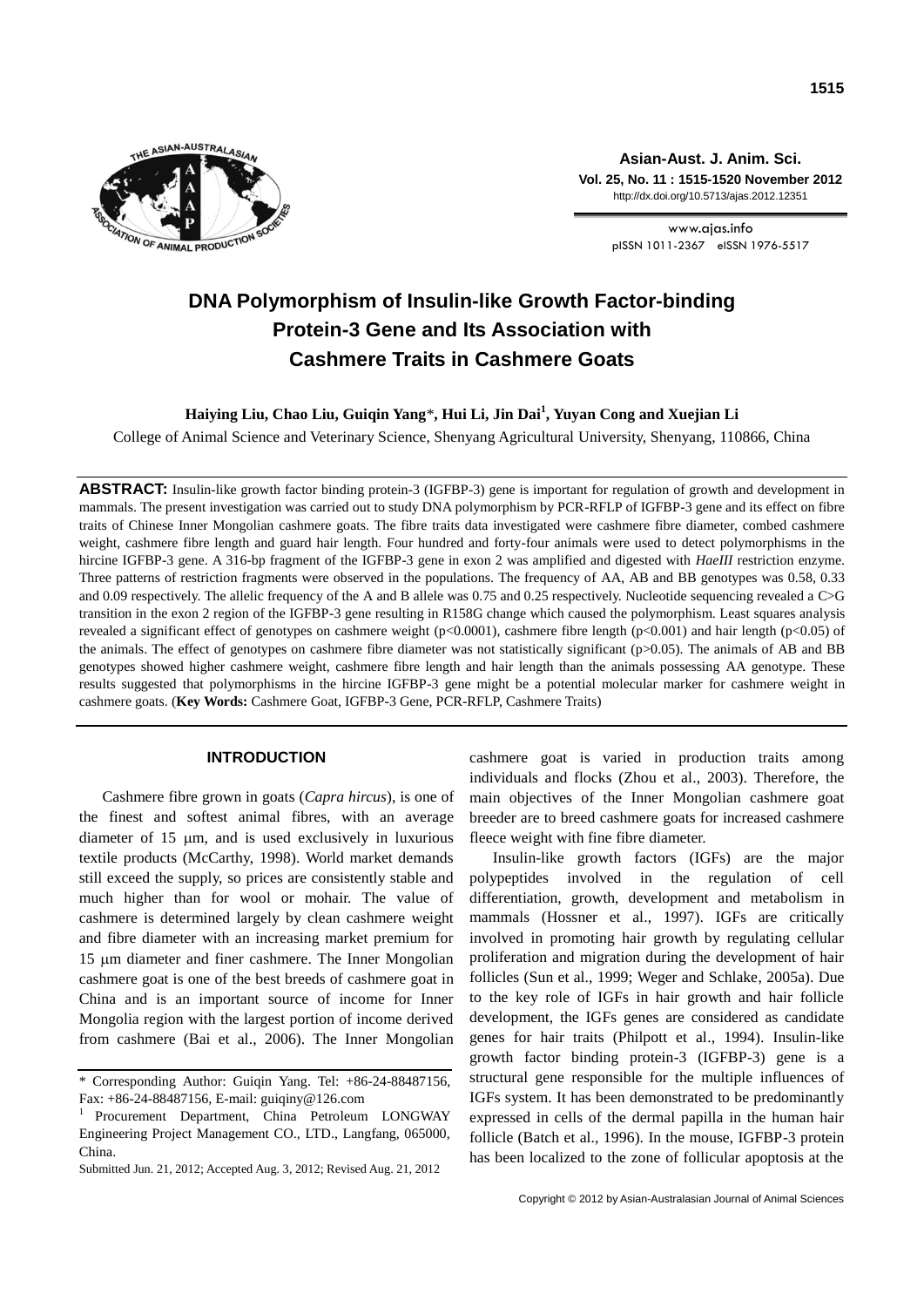onset of the regression phase of the hair cycle (Botchkarev et al., 2001). Based on expression patterns, IGFBP-3 might also play a major role in mammalian skin and hair growth (Schlake, 2005; Weger and Schlake, 2005b). Polymorphisms have been described in sheep (Kumar et al., 2006; Ali et al., 2009) and goats (Lan et al., 2007a, 2007b), and association of the IGFBP-3 genotypes with production traits has been reported (Lan et al., 2007b; Li et al., 2008; Shen et al., 2008). However, polymorphisms of IGFBP-3 gene association with cashmere production traits in cashmere goats has not been reported so far. The present investigation was conducted to study DNA polymorphism of IGFBP-3 gene in cashmere goats and to explore its possible association with cashmere traits in Inner Mongolian cashmere goats.

## **MATERIALS AND METHODS**

#### **Animals**

The animals used in this study consisted of 414 Inner Mongolia cashmere female goats from 24 selected sires. All goats were ear tagged at birth with both colored and aluminium tags and their pedigree was recorded. The goats were raised in the breeding cashmere goat farm in the southwest of the Inner Mongolia region of China. All animals were kept exclusively in a desert pasture all year round with the similar rearing and feeding conditions.

#### **Genomic DNA preparation**

Blood samples were collected by venepuncture into 10 ml EDTA vacutubes. The blood samples were stored frozen at -20C. DNA was isolated from 5 ml of thawed blood using the method of Sambrook et al. (1989). The DNA samples were diluted to 100 ng/ $\mu$ l in 10 mM Tris-HCl pH 8 ready for using in PCR and stored at -20°C.

#### **Phenotypic data collection**

The fibre data including combed cashmere weight, cashmere fibre length and guard hair length, were collected from farm records. Moulted cashmere was harvested once a year by combing in late April, and weighed using an electronic scale. Prior to combing, cashmere and guard hair length were measured at the same side of the shoulder using a steel rule without stretching the fibre. Cashmere and hair length were measured to the nearest 0.1 cm. Patch samples of 10 cm<sup>2</sup> moulted cashmere on the side of the shoulder were obtained before combing. Hairs in the samples of moulted cashmere were separated and the cashmere samples were washed in ether solution to remove contaminants such as soil and grease. The cashmere fibre diameter was measured using an Auda 2000 optical wool fiber gauging instrument (Shenaoda Technology Company,

Shijiazhuang, China) taking the mean from 1,000 fibres per animal. Measurements were performed by the Wool Analysis Laboratory of Liaoning Cashmere Breeding Center.

#### **PCR amplification and RFLP analysis**

PCR was performed to amplify a 316-bp fragment from exon 2 of IGFBP-3 gene using forward (5'-GAA ATG GCA GTG AGT CGG-3') and reverse (5'-TGG GCT CTT GAG TAA TGG TG-3') primers as described by Lan et al. (2007a). The nucleotide sequencing of the amplified product of IGFBP-3 gene was performed for cashmere goats and identified in the IGFBP-3 DNA sequence (NCBI GenBank accession no. EF203226.1). For amplification, 25-µl PCR volume included 10 pmol of each primer, 0.2 mM dNTP, 1.5 mM  $MgCl<sub>2</sub>$ , 2.5 µl of 10× PCR assay buffer, 80 to 100 ng of genomic DNA as template and 0.5 U Taq DNA polymerase (Dingguo Biotechnology Company, Beijing, China). The PCR protocol was  $94^{\circ}$ C for 5 min followed by 35 cycles of 94 $\degree$ C for 45 s, annealing 61 $\degree$ C for 45 s, and 72 $\degree$ C for 1 min and a final extension at 72 $\degree$ C for 10 min.

Aliquots of  $20 \mu$  PCR products of IGFBP-3 gene were digested with 10 U *HaeIII* (TaKaRa biotechnology Biotechnology Co. LTD, Dalian, China) for 5 h at 37°C following the supplier's directions. The digested products were detected by electrophoresis in 3.0% agarose gel stained with ethidium bromide.

#### **DNA sequencing**

The PCR products of individuals that showed different conformation patterns were purified using the DNA Fragment Quick Purification/Recover Kit (Dinggou Biotechnology Company, Beijing, China), and cloned using pGEM-T Easy Vector Kit (Promega, Madison, WI, USA), then sequenced using an 3730 sequencer (Applied Biosystems 3730xl DNA Analyzer).

#### **Statistical analysis**

All data were subjected to general linear models analysis using the SAS software package (version 8.2). The mixed linear model was as follows:

$$
Y_{ijkl} = \mu + G_i + Y_j + A_k + S_l + e_{ijkl}
$$

Where  $Y_{ijkl}$  is an observation of the dependent variable (cashmere fibre diameter, combed cashmere weight, cashmere fibre and guard hair length);  $\mu$  is the population mean for the variable;  $G_i$  is the fixed effect of i<sup>th</sup> genotype (i  $= 1$  (AA), 2 (AB), 3 (BB)); Y<sub>j</sub> is the fixed effect of j<sup>th</sup> year (j  $= 1, 2, ..., 8$ ); A<sub>k</sub> is the fixed effect of k<sup>th</sup> age (k = 1, 2, …, 8);  $S_1$  is the random effect of  $l<sup>th</sup>$  sire and  $e_{ijkl}$  is the random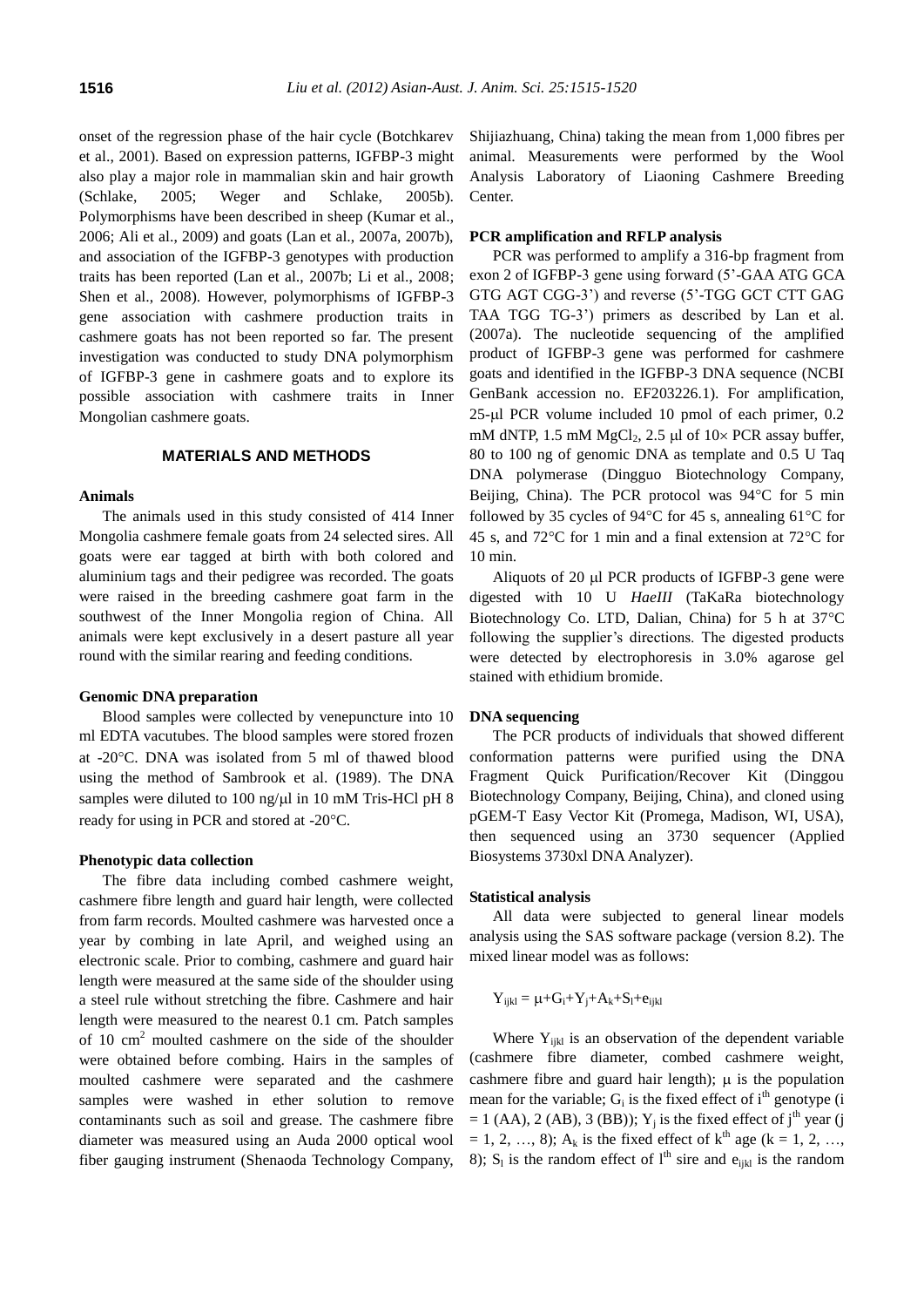residual term. Comparisons were made using least square means by Tukey options. The allele and genotype frequencies were calculated and Hardy-Weinberg equilibrium was tested by comparing expected and observed genotype frequencies using a Chi-square test.

### **RESULTS**

#### **The analysis of polymorphism**

A 316 bp of amplified product was obtained by PCR amplification. In the present investigation, the PCR products from all the animals studied revealed patterns of restriction fragments after digestion with *HaeIII* restriction enzyme. The pattern of sizes 264, 44 and 8 bp fragments was assigned as AA genotype; pattern of 195, 69, 44 and 8 bp fragments as BB genotype and pattern of 264, 195, 69, 44 and 8 bp fragments as AB genotype (Figure 1). Sequence analysis of A and B allele of this study reveals a transition C>G at nucleotide 69 of the amplified product (Figure 2). This mutation caused a missense mutation (Arg>Gly) in exon 2 of the gene, which was the cause of the observed polymorphism and detected by *HaeIII*-RFLP in Inner Mongolia cashmere goats.

## **Gene and genotype frequency**

The frequency of genotypes and alleles are shown in



**Figure 1.** Representative *HaeIII* restriction fragment pattern of 316 bp *IGFBP-3* gene fragment in cashmere goats. Lane M, molecular size marker (100 bp DNA ladder); Lanes 1: BB genotype (195, 69, 44 and 8 bp); Lane 2-5: AB genotype (264, 195, 69, 44 and 8 bp); Lane 6 and 7: AA genotype (264, 44 and 8 bp).

Table 1. The allelic frequency of the A and B allele in the population ( $n = 414$ ) was 0.75 and 0.25 respectively. The data revealed that the mutation homozygotes (BB) are present at low frequencies in the population. The  $x^2$  test showed that the genotype frequencies were in agreement with Hardy-Weinberg equilibrium in the population  $(p>0.05)$ .

#### **Association between genotypes and fibre traits**

The genotype-wise least squares mean values along with the standard error for various traits in the population are given in Table 2. The analysis revealed significant



Figure 2. Nucleotide sequence comparison of the PCR products in Cashmere goat; (a) BLAST results of the nt sequence of three genotypes in this study with nt sequence in GenBank; (b) nt sequence of genotype AA (arrow's position is consistent with nt sequence in GenBank); (c) and (d) nt sequence of genotype AB and BB (the arrow points to the mutation site).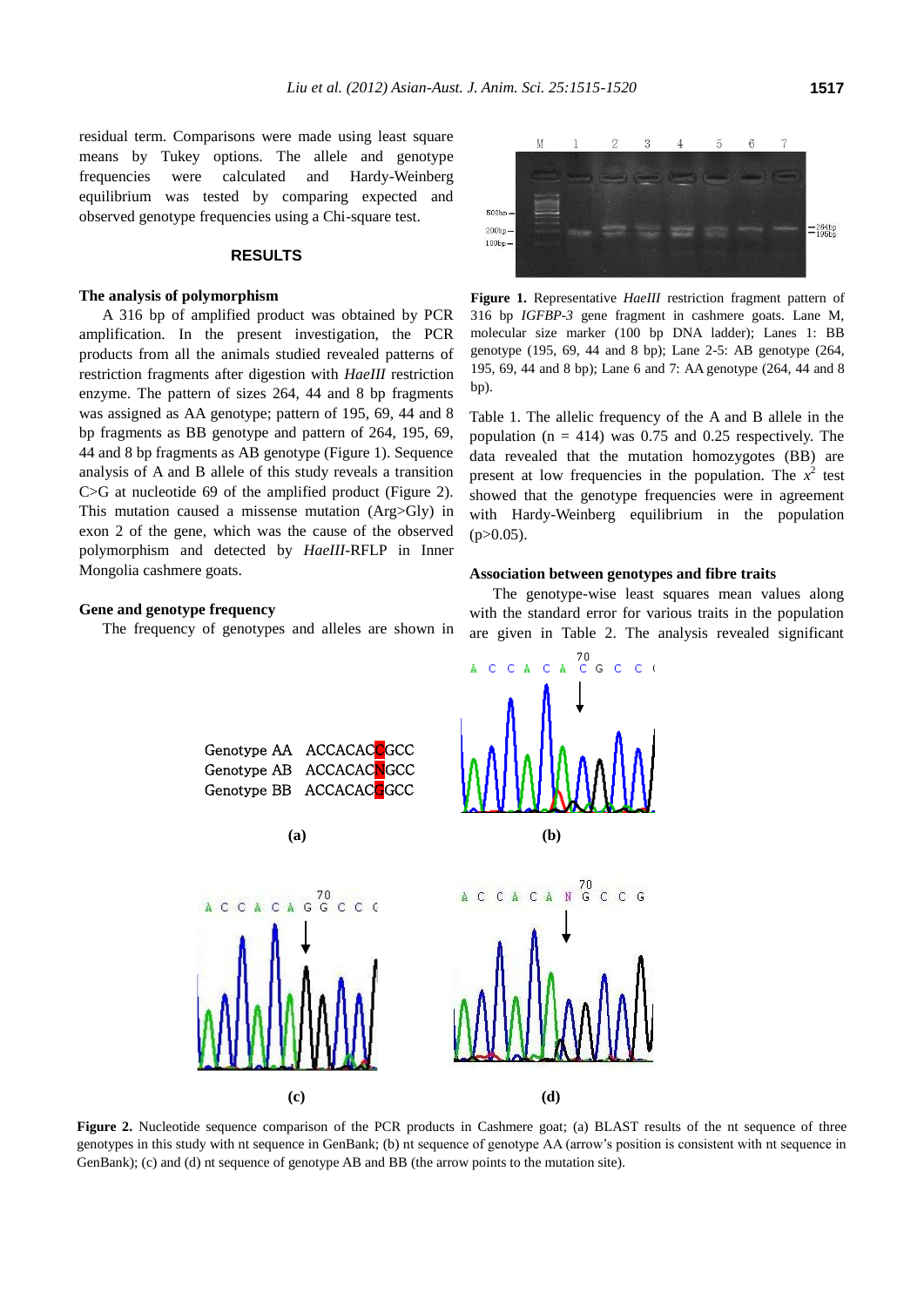| . .<br>Category | $\sim$<br>Genotypes |               |      | Alleles |       |      |        |
|-----------------|---------------------|---------------|------|---------|-------|------|--------|
|                 | ΑA                  | AB            | BB   | . .     |       |      |        |
| No. animals     | 243                 | $\sim$<br>133 | 36   | 621     | 207   | 2.35 | 0.1255 |
| Frequency (%)   | 58.70               | 32.61         | 8.69 | 75.00   | 25.00 |      |        |

**Table 1.** Genotype and allele frequencies of hircine IGFBP-3 gene

association of the *HaeIII* genotypes with the cashmere weight (p<0.0001), cashmere fiber length (p<0.001) and hair length ( $p<0.05$ ), but not with cashmere fibre diameter (p>0.05). Animals with AB and BB genotype were higher in cashmere weight than those with AA genotype with the mean difference of over 50 grams. The animals of AB and BB genotype had 0.21 or 0.24 cm longer cashmere length than the animals of AA genotype  $(p<0.001)$ . Animals belonging to AB and BB genotype were longer by 0.66 and 1 cm than the animals of AA genotype in hair length  $(p<0.05)$ . Genotypes with B allele had significantly increased cashmere weight, cashmere length and hair length.

## **DISCUSSION**

IGFBP-3 is a structural gene of IGFs system which is an important regulator in hair growth and hair follicle biology. There have been previous reports of IGFBP-3 gene expression during the hair cycle, which may imply a role of IGFBP-3 in the process of hair growth (Weger and Schlake, 2005a; Weger and Schlake, 2005b). In the human, IGFBP-3 is predominantly expressed in the dermal papilla hair follicle (Batch et al., 1996), and reports reveal the capability of keratinocytes to produce IGFBP-3 (Wraight et al., 1994). In the mouse, IGFBP-3 protein has been localized to the zone of follicular apoptosis at the onset of the regression phase of the hair cycle (Botchkarev et al., 2001), and the expression dramatically increases with the onset of catagen (Schlake et al., 2004). In the murine hair cycle, it has confirmed that IGFBP-3 gene activity occurs in dermal papilla cells of hair-producing follicles (Weger and Schlake, 2005a). Shen et al. (2008) reported polymorphism of IGFBP-3 gene was associated with wool traits in Merino sheep. Therefore, IGFBP-3 gene may be candidates for cashmere QTLs. However, no report of association study of IGFBP-3 genotypes with cashmere traits is available in the literature. Based on the reports from human, mouse and sheep, IGFBP-3 might also play a major role on cashmere growth.

In the current study, three genotypes and two alleles were identified by *HaeIII* endonuclease digestion (Figure 1) and sequencing showed a transition C>G of the IGFBP-3 gene (Figure 2), which supports previous research (Lan et al., 2007a). The results revealed that the genotypes AA and AB were predominant in Inner Mongolian cashmere goats, the frequency being 58.7% and 32.6% respectively. The A and B allele frequencies were 75% and 25% respectively. The frequency of each genotype detected in our research was similar to the results of Lan et al. (2007a) in Inner Mongolia White cashmere goats. The distribution of allele and genotype frequencies in our sample was in accord with the Hardy-Weinberg equilibrium  $(x^2 = 2.35, p > 0.05)$ indicating that the locus is under panmixia random mating. Similar to the present findings, polymorphism was also reported in dairy goat (Xinong Sannen, Laoshan, Guanzhong) and Inner Mongila White Cashmere breeds (Lan et al., 2007a). No polymorphism was detected by *HaeIII*-RFLP in Guizhou White, Leizhou and Shaannan White breeds of meat goat (Lan et al., 2007a), which leads us to believe that the IGFBP-3 gene varies considerably in different breeds. The differences in alleles and genotypes of IGFBP-3 locus among dairy, wool and meat goat in Chinese native breeds is possibly due to long-term artificial fertilization and selection towards different production options.

The current results are the first to reveal that the *HaeIII* polymorphisms of IGFBP-3 are associated with cashmere weight, cashmere length and hair length (Table 2). The goats with genotypes AB and BB had over 8% higher cashmere weight than genotype AA. Therefore, the genotype BB may be the most advantageous genotype for cashmere weight. Interestingly, the polymorphism was not associated with variation in cashmere fibre diameter. The strong association of polymorphism with cashmere weight but not cashmere fibre diameter suggests that these traits are controlled by different genes and may be selected for separately (Adelson et al., 2002). Higher cashmere weight

**Table 2.** Least squares mean values for cashmere fibre traits in Inner Mongolian cashmere goat

| Genotype | Fibre diameter $(\mu m)$ | Cashmere weight $(g)$           | Cashmere length (cm)          | Hair length (cm)              |  |  |  |  |
|----------|--------------------------|---------------------------------|-------------------------------|-------------------------------|--|--|--|--|
| AA       | $14.98 \pm 0.11$         | $637.75 \pm 11.99$ <sup>A</sup> | $5.80 \pm 0.10$ <sup>Aa</sup> | $17.27 \pm 0.65^{\mathrm{a}}$ |  |  |  |  |
| AB       | $15.12\pm0.15$           | $692.39 \pm 13.96^B$            | $6.04 \pm 0.11^{ Bb}$         | $17.93 \pm 0.66^{\circ}$      |  |  |  |  |
| BB       | 15.03±0.26               | $698.82 \pm 20.70^8$            | $6.03\pm0.14$ <sup>ABb</sup>  | $18.28 \pm 0.81^{\rm b}$      |  |  |  |  |

Mean within a column with no common superscript capital letters differed significantly  $(p<0.01)$  and mean within a column with no common superscript lowercases differed significantly (p<0.05).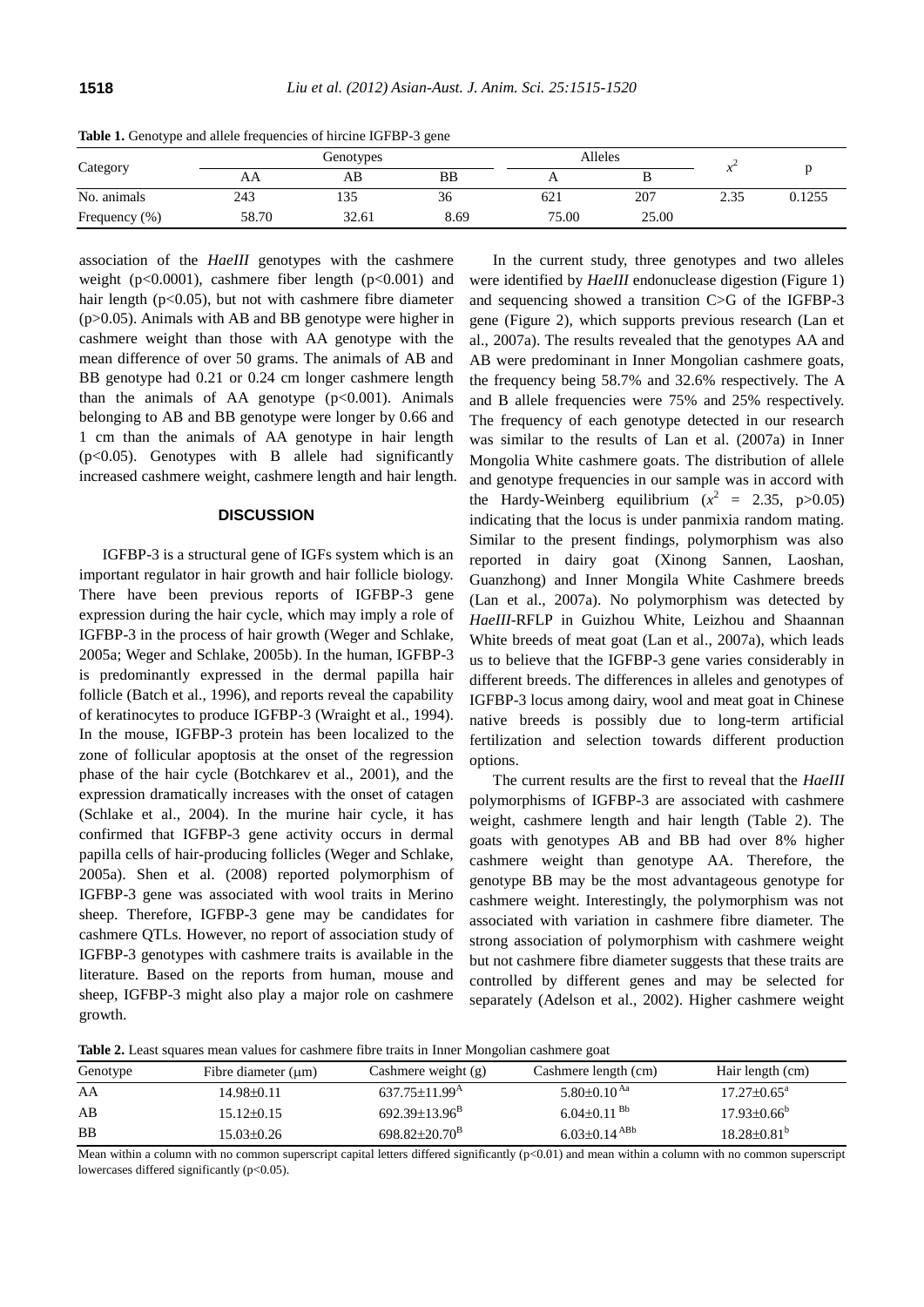may be related to longer cashmere length or higher primary secondary to primary follicle ratio (S/P). This is important and indicates cashmere goats may be selected to produce higher cashmere weights and finer cashmere fibre at the same time (Liu et al., 2011).

The C>G mutation identified a missense mutation R158G, which resulted in charge change from positive charge to zero. The *HaeIII* polymorphism of IGFBP-3 gene significantly associated with cashmere weight and fibre length, indicating that they could be important functional sites for IGFBP-3 and further studies are needed to investigate it. Investigations are required on the gene function at the cellular level and its interactions with other candidate genes.

## **CONCLUSION**

The IGFBP-3 gene has shown a significant effect on cashmere weight, cashmere fibre length and hair length. The presence of the B allele in the cashmere goats significantly improves their cashmere weight, fibre length and hair length. Although confirmation of our data requires further analysis on other herds, the association of genotypes with cashmere growth performance is a very interesting and potentially important finding.

#### **ACKNOWLEDGEMENTS**

This project was supported by NSFC (No. 31101734) and Doctor Initial Fund of Liaoning province (No. 20101097), P. R. China. We thank Saoqing Liu, Yongbing Zhang and other staff at the Inner Mongolian cashmere goats breeding farm for the collection of blood samples and production traits data. We also thank the faculty of the Liaoning cashmere breeding center for measurement of cashmere fibre diameter.

This work was supported by NSFC (No. 31101734) and Doctor Initial Fund of Liaoning province (No. 20101097), China.

## **REFERENCES**

- Adelson, D. L., D. E. Hollis and G. H. Brown. 2002. Wool fibre diameter and follicle density are not specified simultaneously during wool follicle initiation. Aust. J. Agric. Res. 53:1003- 1009.
- Ali, B. A., A. A. EL-Hanafy and H. H. Salem. 2009. Genetic biodiversity studies on IGFBP-3 gene in Egyptian sheep breeds. Biotechnol. Anim. Husb. 25:101-109.
- Bai, J. Y., Q. Zhang, J. Q. Li, Er-Ji Dao and X. P. Jia. 2006. Estimates of genetic parameters and genetic trends for production traits of Inner Mongolian White cashmere goat. Asian-Aust. J. Anim. Sci. 19:13-18.
- Batch, J. A., F. A. Mercuri and G. A. Werther. 1996. Identification

and localization of insulin-like growth factor-binding protein (IGFBP) messenger RNAs in human hair follicle dermal papilla. J. Investig. Dermatol. 106:471-475.

- Botchkarev, V. A., E. A. Komarova, F. Siebenhaar, N. V. Botchkareva, A. A. Sharov, P. G. Komarov, M. Maurer, A. V. Gudkov and B. A. Gilchrest. 2001. p53 Involvement in the control of murine hair follicle regression. Am. J. Pathol. 158: 1913-1919.
- Hossner, K. L., R. H. McCusker and M. V. Dodson. 1997. Insulinlike growth factors and their binding proteins in domestic animals. Anim. Sci. 64:1-15.
- Kumar, P., V. Choudhary, K. G. Kumar, T. K. Bhattacharya, B. Bhushan, A. Sharma and A. Mishra. 2006. Nucleotide sequencing and DNA polymorphism studies on IGFBP-3 gene in sheep and its comparison with cattle and buffalo. Small Rumin. Res. 64:285-292.
- Lan, X. Y., C. Y. Pan, H. Chen, C. Z. Lei, S. Q. Liu, Y. B. Zhang, L. J. Min, J. Yu, J. Y. Li, M. Zhao and S. R. Hu. 2007a. The *HaeIII* and *XspI* PCR-RFLPs detecting polymorphisms at the goat *IGFBP-3* locus. Small Rumin. Res. 73:283-286.
- Lan, X. Y., C. Y. Pan, H. Chen, M. Zao, J. Y. Li, J. Yu, C. L. Zhang, C. Z. Lei, L. S. Hua and X. B. Yang. 2007b. The novel SNPs of the *IGFBP3* gene and their associations with litter size and weight traits in goat. Arch. Tierz., Dummerstorf. 50:223-224.
- Li, M. Y., L. Li, L. J. Min and J. M. Wang. 2008. Genetic analysis of IGFBP-3 gene and its association with economic traits in goats. Acta Veterinariaet Zootechnica Sinica. 39:1647-1653.
- Liu, H. Y., C. W. Yue, W. Zhang, X. P. Zhu, G. Q. Yang and Z. H. Jia. 2011. Association of the KAP 8.1 gene polymorphisms with fibre traits in inner mongolian cashmere goats. Asian-Aust. J. Anim. Sci. 24:1341-1347.
- McCarthy, B. J. 1998. Specialty animal fibres. Textiles 1:6-8.
- Philpott, M. P., D. Sanders, G. E. Westgate and T. Kealey. 1994. Human hair growth *in vitro*: a model for the study of hair follicle biology. J. Dermatol. Sci. 7:S55-72.
- Sambrool, J., E. F. Fritsch and T. Maniatis. 1989. Molecular Cloning: a laboratory manual. 2nd ed. N.Y., Cold Spring Harbor Laboratory, Cold Spring Harbor Laboratory Press.
- Schlake, T., M. Beibel, N. Weger and T. Boehm. 2004. Major shifts in genomic activity accompany progression through different stages of the hair cycle. Gene Expr. Patterns 4:141- 152.
- Schlake, T. 2005. Segmental *Igfbp5* expression is specifically associated with the bent structure of zigzag hairs. Mech. Dev. 122:988-997.
- Shen, M., W. J. Wang, Y. L. Yang, S. Q. Gan, Q. H. He, Y. S. Zhang, J. H. Wang, C. P. Ma, Z. S. Liu, S. R. Liu and N. Li. 2008. A novel polymorphism of *IGFBP-3* gene and its relationship with several wool traits in Chinese Merino sheep. Hereditas. 30:1182-1186.
- Su, H. Y., J. G. Hickford, R. Bickerstaffe and B. R. Palmer. 1999. Insulin-like growth factor 1 and hair growth. Dermatol. Online J. 5:1.
- Weger, N. and T. Schlake. 2005a. Igf-I signalling controls the hair growth cycle and the differentiation of hair shafts. J. Invest. Dermatol. 125:873-882.
- Weger, N. and T. Schlake. 2005b. *Igfbp3* modulates cell proliferation in the hair follicle. J. Invest. Dermatol. 125:847- 849.